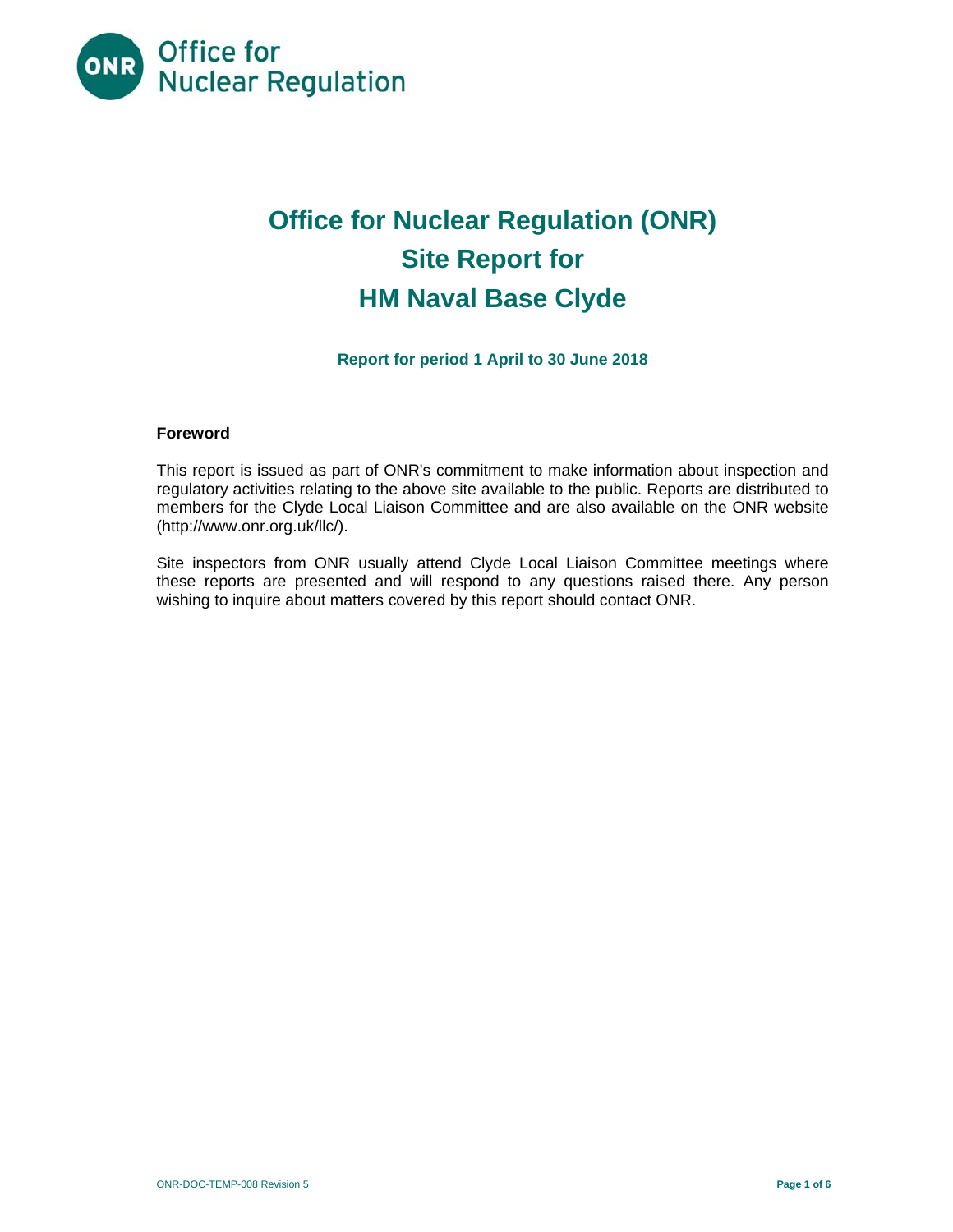# **TABLE OF CONTENTS**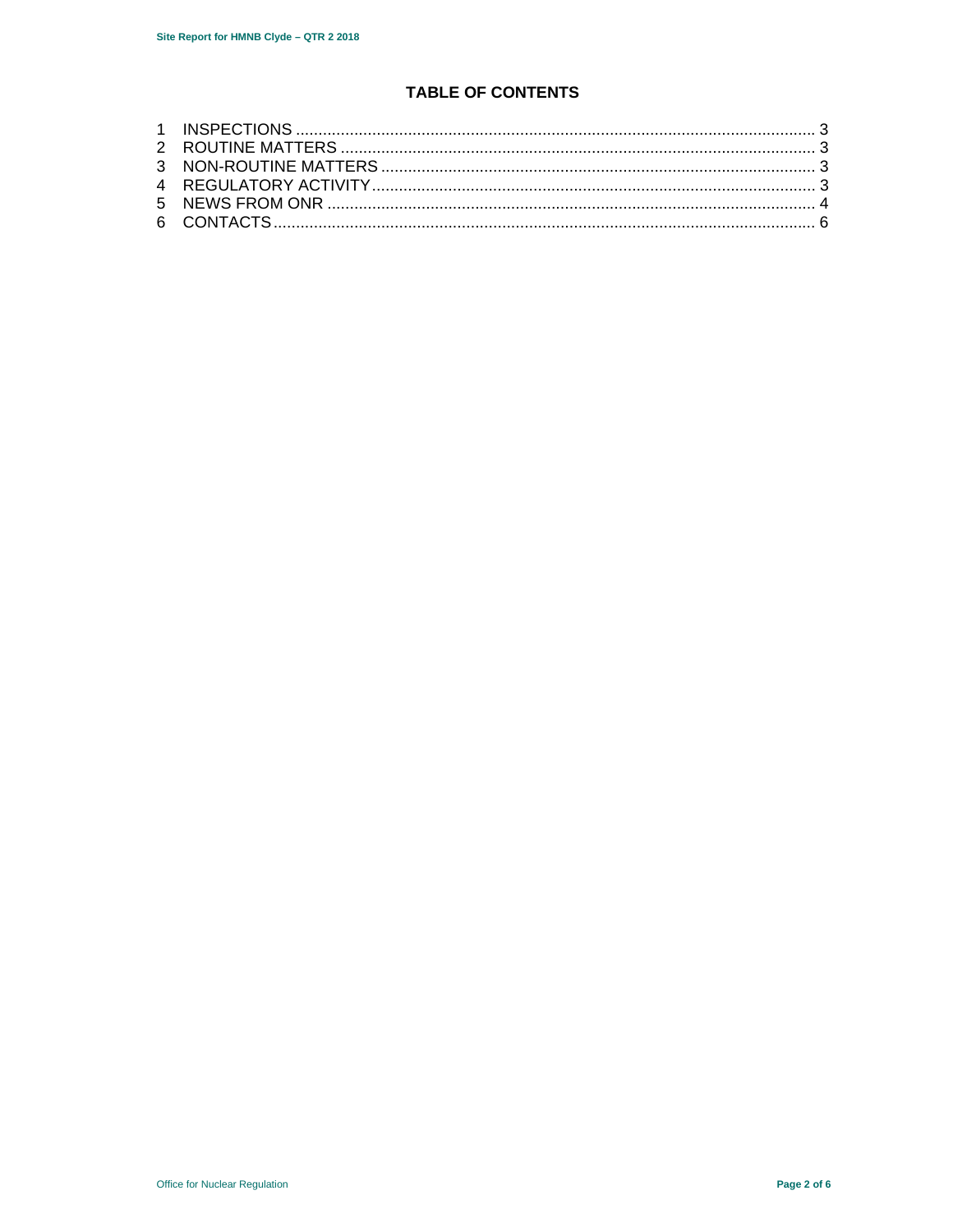## **1 INSPECTIONS**

The majority of sites inspected by ONR are licensed under the Nuclear Installations Act 1965. HM Naval Base Clyde is not a licensed site, although it operates under authorisation from the Ministry of Defence (MOD) Defence Nuclear Safety Regulator (DNSR). The site comprises the Faslane and Coulport facilities and is regulated by ONR through other legislation as noted below. This report summarises the inspection and regulatory activities associated with HM Naval Base Clyde which are co-ordinated with inspections by DNSR.

## **1.1 Dates of inspection**

The ONR Site Inspector made visits to the site on the following date during the quarter:

**25-26 April 2018.** 

An ONR Specialist Inspector in Radiological Protection visited the site on the following dates during the quarter:

**26 April 2018.** 

# **2 ROUTINE MATTERS**

## **2.1 Inspections**

Inspections are undertaken as part of the process for monitoring compliance with the Health and Safety at Work Act 1974 (HSWA74); and regulations made under HSWA74, for example the Ionising Radiations Regulations 1999 (IRR99), the Radiation (Emergency Preparedness and Public Information) Regulations 2001 (REPPIR), and the Management of Health and Safety at Work Regulations 1999 (MHSWR99).

In April the site held a Level 1 Demonstration Exercise i.e. an exercise that concentrates primarily on the operator's actions on and off the site. As is the normal practice for such exercises on a MoD Authorised Site, ONR supported DNSR in assessing the exercise. ONR concurred with DNSR's assessment of the exercise being an adequate demonstration.

A rescheduled inspection on IRR99 was undertaken in April. No matters were identified as requiring immediate regulatory attention during the inspection.

## **2.2 Other work**

The site inspector attended a level 4 regulatory interface meeting to discuss the Submarine Dismantling Project with the responsible person representing HMNB Clyde and the DNSR site inspector.

## **3 NON-ROUTINE MATTERS**

Licensees / authorisee's are required to have arrangements to respond to non-routine matters and events. ONR inspectors judge the adequacy of the licensee's / authorisee's response, including actions taken to implement any necessary improvements.

There were no such matters or events of significance during the period.

# **4 REGULATORY ACTIVITY**

ONR may issue formal documents to ensure compliance with regulatory requirements. No such documents were issued during the period.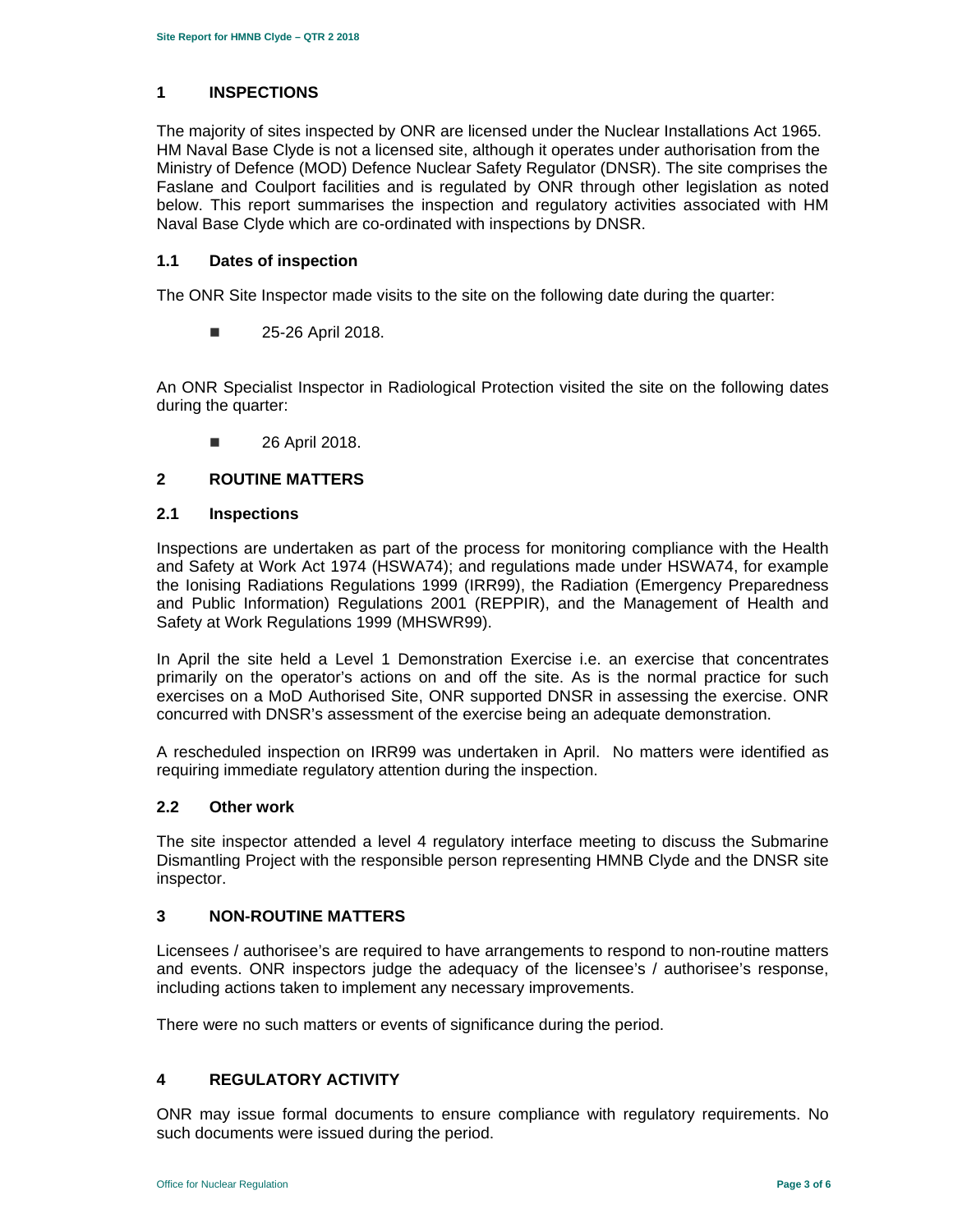## **5 NEWS FROM ONR**

## **Stakeholder Engagement**

- On 9 May we held our ONR annual Industry Conference, with the theme 'Public Safety – everyone's responsibility.' Delegates from more than 45 different organisations attended, and we were delighted that Richard Harrington, Parliamentary under Secretary of State, Minister for Business and Industry, was able to join us to deliver a keynote speech. The conference provided us with an opportunity to engage directly with senior representatives from across industry and government on a number of topical and strategic issues affecting the sector.
- As part of our continued stakeholder engagement work, we welcomed finance professionals from a number of nuclear site licensees and dutyholders to seminars in London and Birmingham in June. Led by our Finance Director, Sarah High, we hosted the seminars to provide the industry with a better understanding of our charging methodology, the principles we apply, and how the charging process works. To accompany the seminars we have also published a new booklet  $-$  How we charge for Nuclear Regulation – which is available on our website.
- The next ONR/NGO engagement forum will take place on 11 October in London. This is a forum to discuss strategic, cross-cutting regulatory matters. Site specific matters are normally addressed via Site Stakeholder Groups. We are always keen to engage with a range of stakeholders and groups on nuclear safety and security issues, so if you do represent a nuclear-interest Non-Governmental Organisation, and are not already involved through our forum or via a Site Stakeholder Group, then please get in touch with the ONR Communications team for further details, via contact@onr.gov.uk

## **Regulatory News**

- A delegation from ONR, led by Chief Nuclear Inspector Mark Foy, supported the UK's contribution to the 6th Joint Convention review meeting in Vienna. Bringing together 78 countries from around the world, the Joint Convention on the Safety of Spent Fuel Management and the Safety of Radioactive Waste Management is the world's leading international forum for ensuring society and the environment are protected from hazards arising from spent fuel and radioactive waste. Further details can be found on the IAEA website.
- We have notified Sellafield Ltd of our intention to prosecute the company for offences under Section 2 (1) of the Health and Safety at Work etc. Act (1974). The charge relates to an incident on 5 February, 2017, at a facility which handles special nuclear materials, which resulted in personal contamination to a Sellafield Ltd employee. The decision to prosecute follows an ONR investigation into the incident
- In May we awarded the contract for delivery of the UK Nuclear Safeguards Information Management and Reporting System (SIMRS) to Axis 12 Ltd. The IT system is necessary for us to establish a domestic safeguards regime after the UK's withdrawal from the Euratom Treaty. The government has now launched the consultation on Nuclear Safeguards Regulation, further details can be found on our website.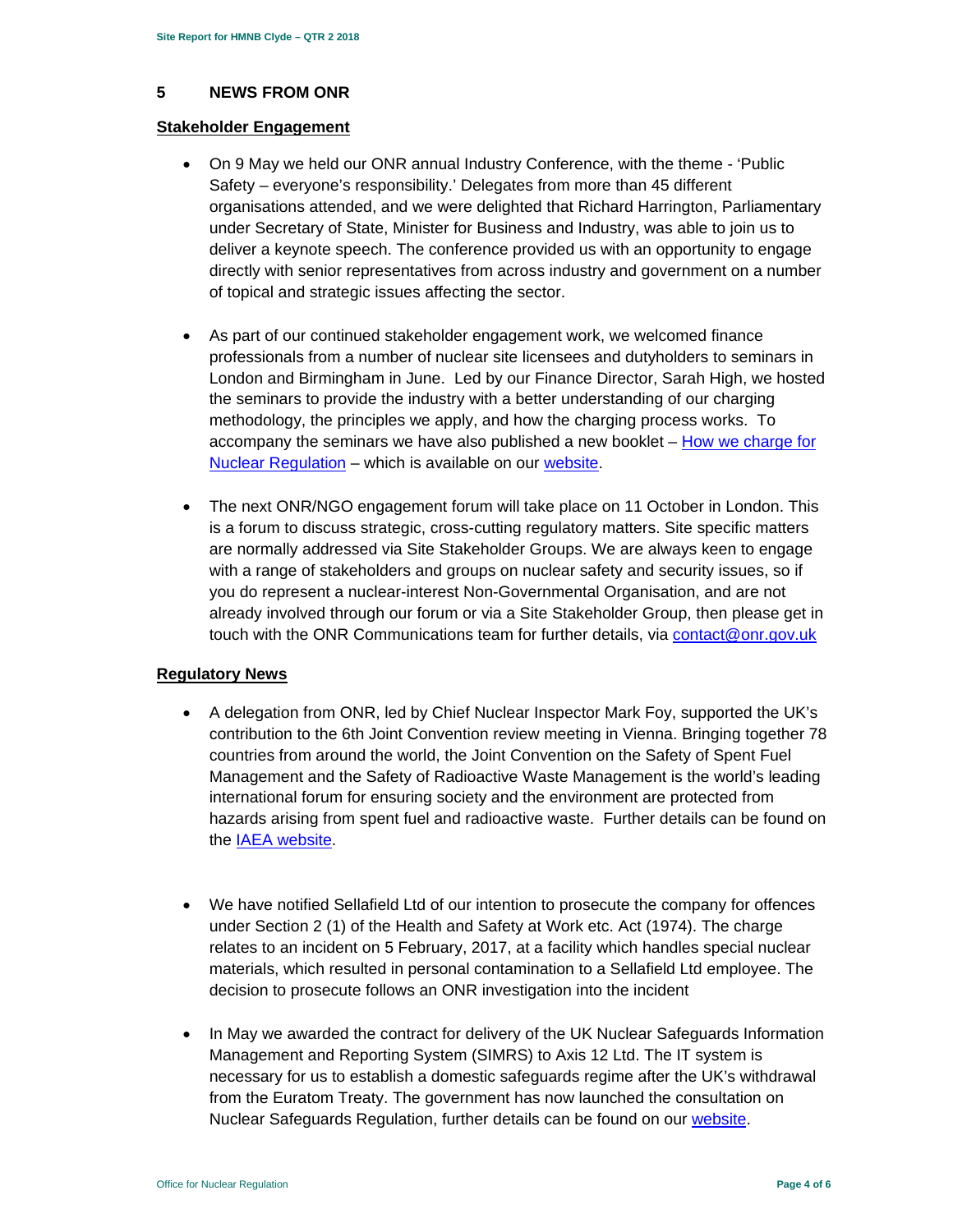## **Corporate News**

- In May we published a self-assessment exercise to update on how well our activity currently aligns with the Regulators' Code, which came into effect in April 2014 to provide a framework for how regulators should engage with those they regulate. The full report is available on our website.
- In June we published our Annual Report and Accounts highlighting the extent of our regulatory activities. During the 17/18 year over 1,000 inspections were carried out across 36 licensed sites and transport dutyholders, ensuring the required standards of safety and security were met to protect the public and workers. The full report is available on our website.
- In July we published our second gender pay report. The organisation-wide results show that ONR has a mean gender pay gap of 35.2%, which is wider than last year, although it is broadly similar to the rest of the UK nuclear industry and anticipated given our workforce profile, and that of the industries from which we have historically recruited. ONR is committed to addressing this issue and continues to focus on improving diversity and inclusion.
- Our Chief Executive, Adriènne Kelbie, has agreed a three-year contract extension, taking her term of employment to January 2022.